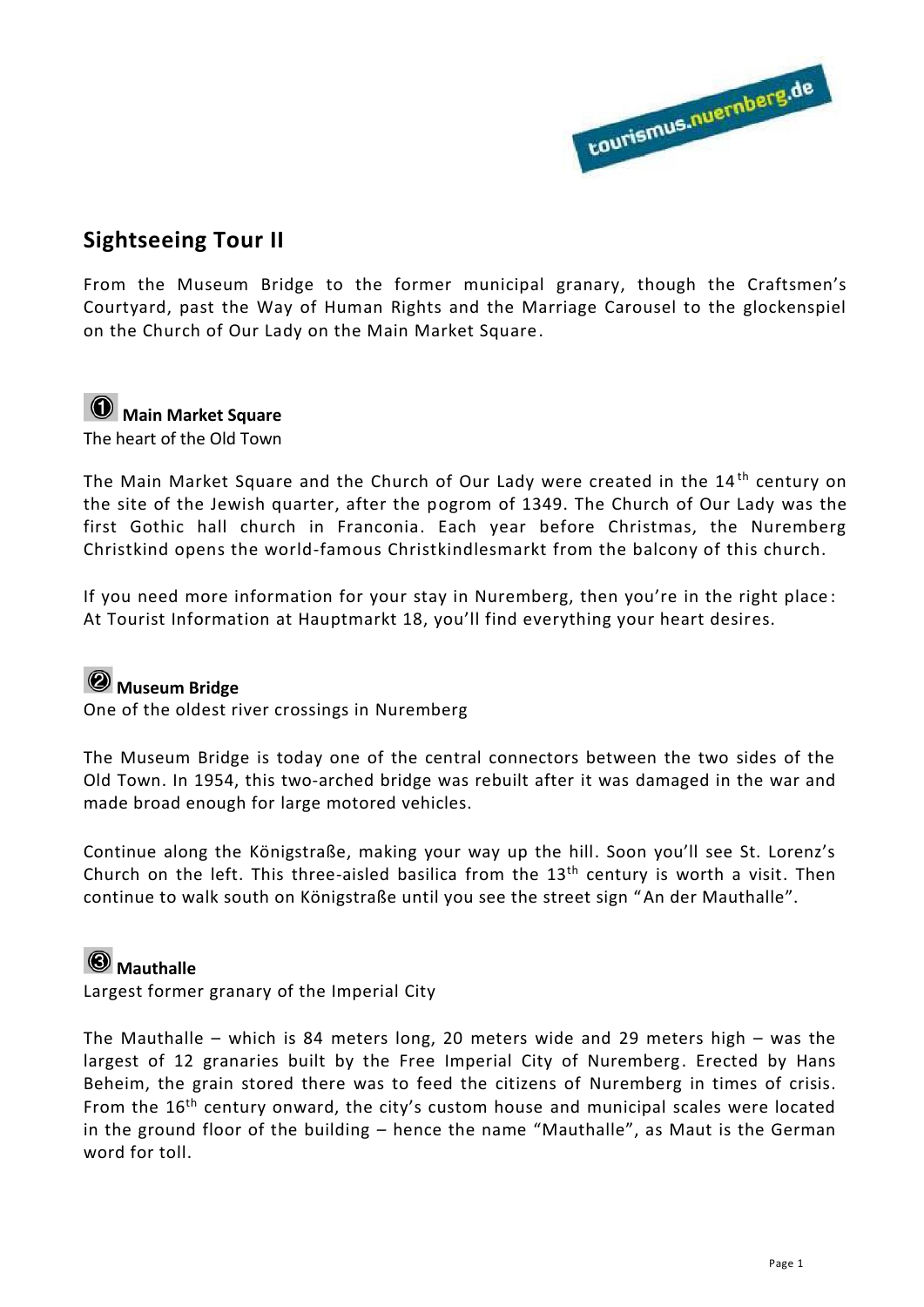

The Königstraße will lead you to the Craftsmen's Courtyard. Directly across the street is the second Tourist Information office.

Opening Hours: Monday to Saturday from 9:00 am to 7:00 pm.

# **Craftsmen's Courtyard & Neues Museum**

A blend of past and present

The former defensive courtyard in the city wall is today a popular tourist attraction . Here, in the middle of the busy Nuremberg Old Town, surrounded by the towers and walls of the medieval city fortifications, you'll find typical half-timbered houses, small workshops, little stores offering souvenirs – and naturally the original Nuremberg bratwurst.

After a little look around and maybe some shopping, leave the Craftsmen's Courtyard from the gate located on the right of the opposite side of the courtyard. You'll be standing on Klarissenplatz, where the Neues Museum – a new structure with clean lines of modern architecture – blends past and present in an impressive fashion.

# **G** The Way of Human Rights

A stern reminder carved in stone

"The Way of Human Rights" was planned and designed between 1988 and 1993 by the artist Dani Karavan. The work of art consists of a gate, 27 round columns, two ground plates and a columnar oak. Each of the 30 elements – representing the 30 articles of the United Nation's Human Rights Convention – bears the text of an article in German and a foreign language. "The Way of Human Rights" is both an indictment of the crimes of the National Socialist regime as well as a stern reminder to all of humanity that human rights are still grossly violated in many countries of the world today.

If you pass through the gate of "The Way of Human Rights", the path will lead you over the Kornmarkt to the Krebsgasse, which ends at the Breite Gasse. The Breite Gasse, along with the Karolinenstraße, is the heart of Nuremberg's pulsing shopping district. Here, you'll find famous names, specialty shops, large fashion stores and plenty of places to pick up a snack. Turn left in the Breite Gasse and enjoy a stroll through the hustle and bustle of the pedestrian zone.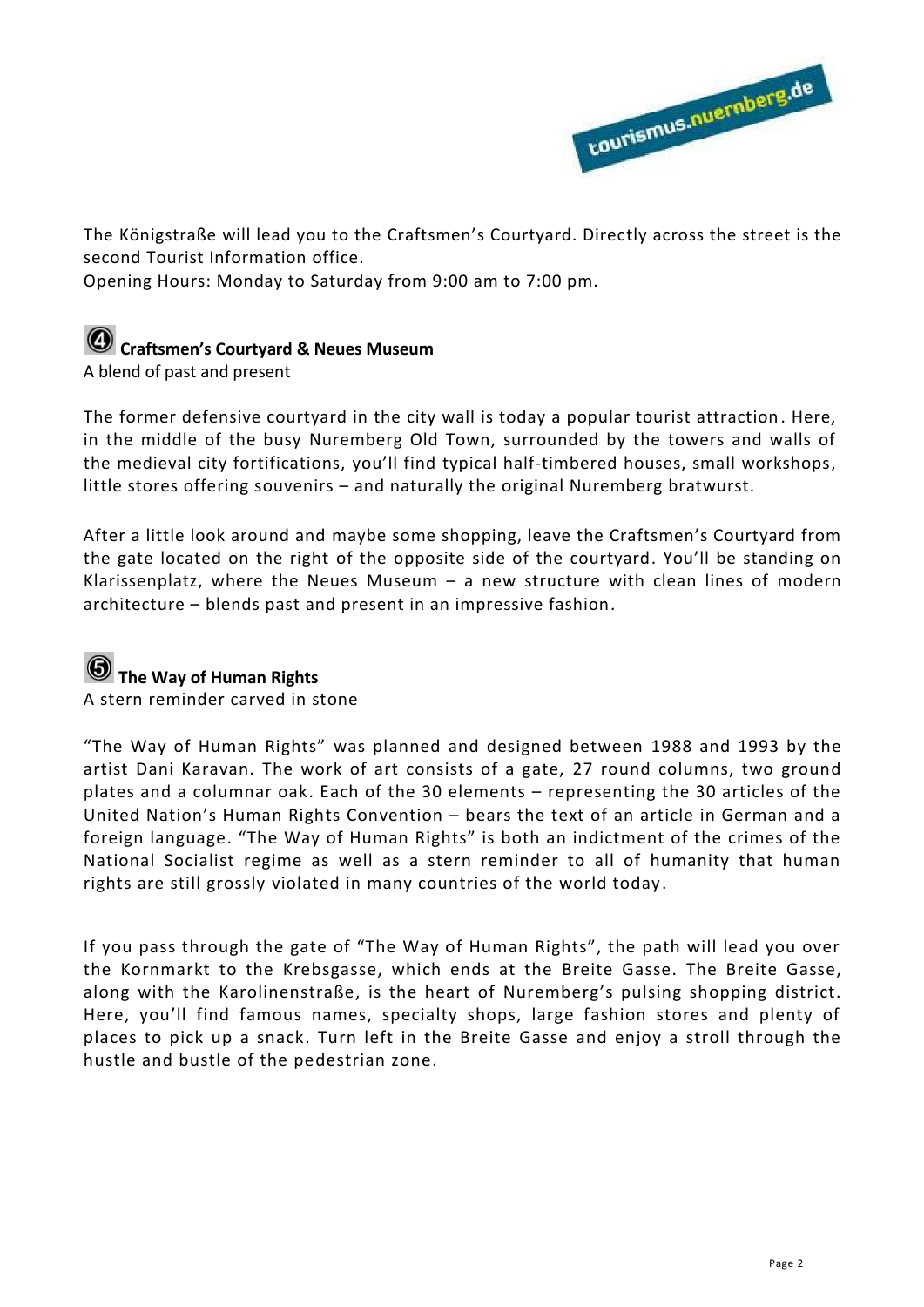

# **Marriage Carousel**

The pleasure and pain of married life

The Marriage Carousel, created in 1984 by the artist Jürgen Weber, contrasts the positive and negative sides of married life. The basis for this monumental fountain is a poem written in 1541 by the Nuremberg artist Hans Sachs, called "The Bittersweet Married Life". The Marriage Carousel shows the entire spectrum of marriage from naked eroticism to a fight to the death. The poet himself is portrayed at the head of the fountain as a dancing figure.

# **Weißer Turm & Jakobsplatz**

Historical relics in the heart of the shopping area

Directly behind the Marriage Carousel, you can see the Weißer Turm – White Tower – which is one of the few remaining pieces of the second-to-last city wall. The paint which gave the tower its name has long-since disappeared – maybe that's no surprise, as the tower was originally built in 1250.

Behind the Weißer Turm is the Jakobsplatz, where the Churches of St. James and St. Elisabeth are located. Turn your back on the Weißer Turm and head east through Ludwigsplatz to the Karolinenstraße, which runs parallel to Breite Gasse.

When you pass a clothing store on the left with a large glass façade, turn left into the narrow Ebracher Gässchen. Then take the steps down over the Köpfleinsberg and you'll end up in the Kaiserstraße. If you want to do some (window) shopping in Nuremberg's most exclusive street, then you're in the right place.

From the Kaiserstraße, you can head back over the Fleischbrücke to the Main Market Square.

**Have any questions? We'd be happy to help:** 

**Tourist Information at the Main Market Square**  Hauptmarkt 18 90403 Nuremberg

**Opening Hours at: tourismus.nuernberg.de/en**